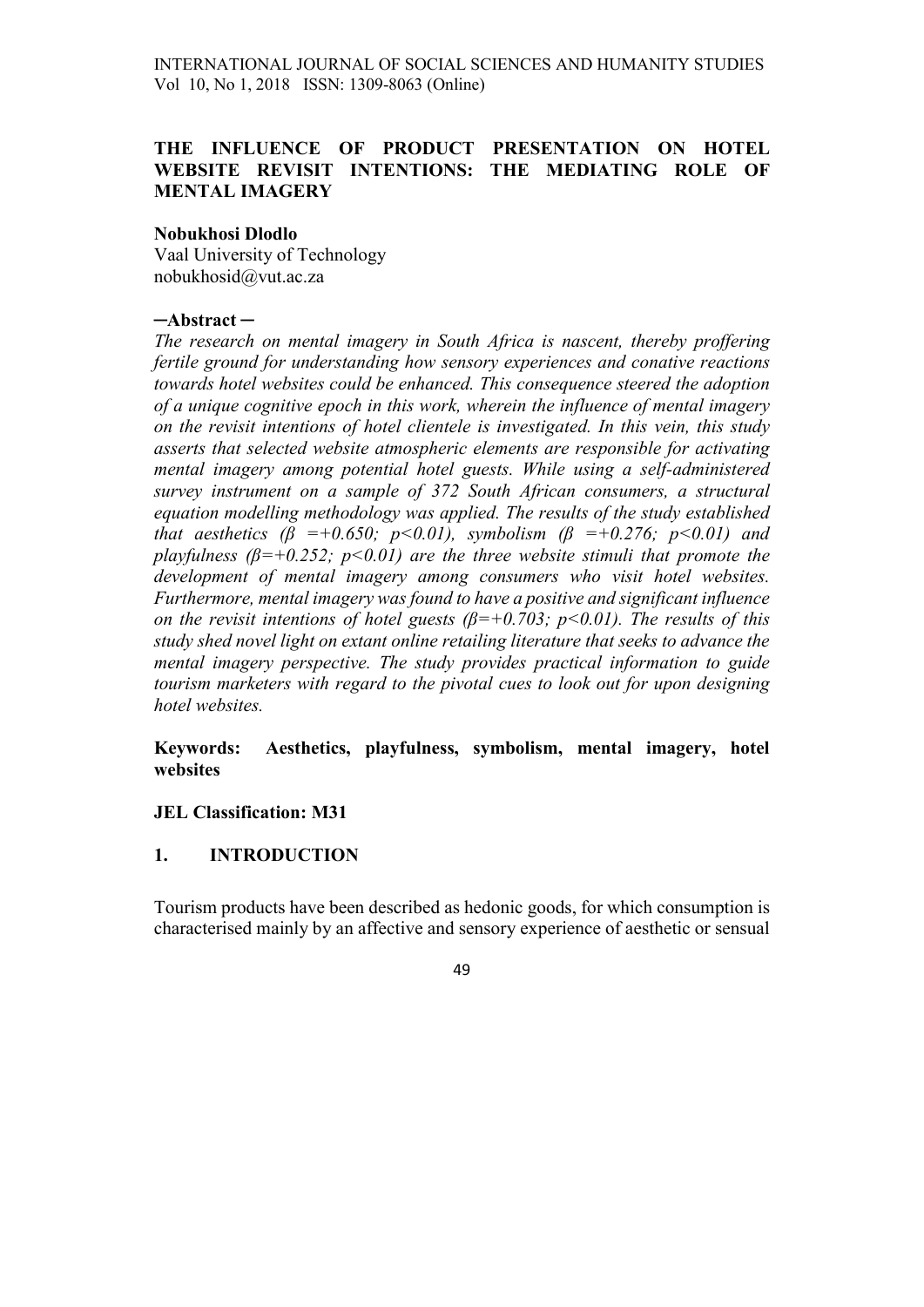pleasure, fantasy and fun (Hirschman & Holbrook, 1982). Relatedly, travel products appear to be unique, complex and experiential in nature, making it difficult to assist online consumers to form concrete expectations and reach informed decisions effectively. Thus, it is important for tourism marketers to understand how customers make sense of tourism products and create and attach self-relevant meanings to them. Yoo and Kim (2014) argue that sensory experiences can lead to profound changes in consumer attitudes. In addition, the scholar suggests that sensory information can provide more vivid and imaginative shopping experiences for consumers. According to Lindstrom (2005:10), "our senses are our link to memory and can tap right into emotion, thus marketers should use the emotional connection bringing on the five senses." Given today's intensified competition among tourism service providers, it remains vital to develop sensory appeals carefully, which can result in consumer preference and brand advantage.

During a shopping experience (physical or online), consumers often use mental imagery, particularly to choose a desired product (Yoo & Kim, 2014). Mental imagery is defined as "a mental event involving the visualization of a concept or relationship" (Lutz & Lutz, 1978:611). One of the most important characteristics of mental imagery is that it is multi-sensory involving smell, taste, sight, hearing and touch. Thus, the individual mentally manipulates information drawn from his/her environment. Bolls and Muehling (2007) believe that mental imagery has the specificity of being triggered fully when a limited number of sensory modalities are activated. According to the authors, simultaneous arousal of several senses causes interaction between them, thereby evoking clarity of formed mental images. Compared to a physical store that can stimulate the five senses all together, it is easy to notice that a website can stimulate only two, vision and hearing (Yoo & Kim, 2014). This reduced number of senses likely to be activated potentially promotes the formation of mental images. In particular, visual mental imagery is probably the most pronounced in online contexts since it is linked directly to marketing stimuli. Particularly, commercial websites seem to be very likely to stimulate mental imagery. Of note, Hirschman (1984) contends that mental imagery affects consumers' ability to imagine (visualise images in the mind), recall prior experiences in images and change their cognitive states.

To interrogate the concept of mental imagery among surfers of commercial websites in South Africa, this study borrows from the dual coding theory (Paivio,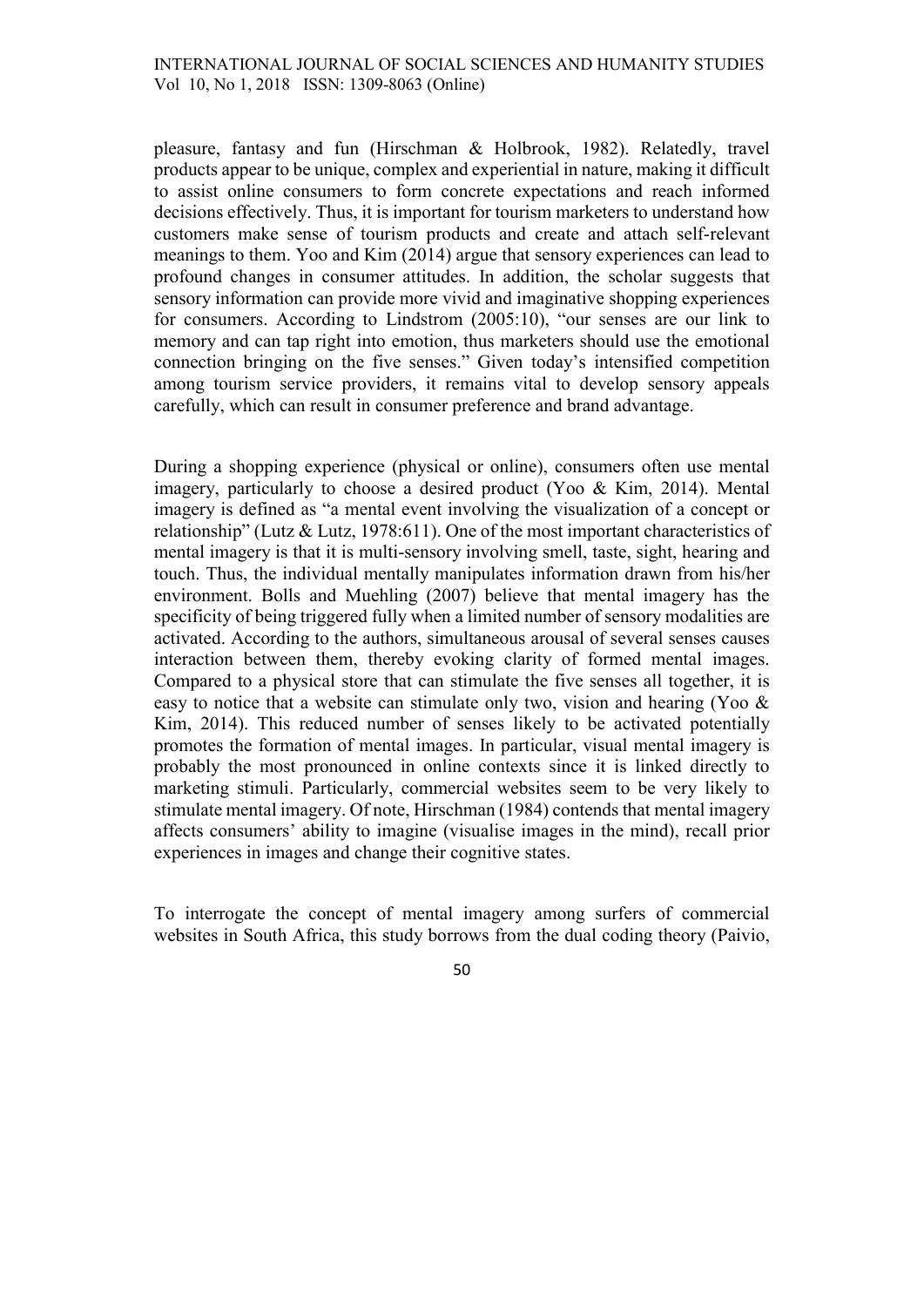1965) as well as the work of MacInnis and Price (1987) on imagery information processing. The dual coding theory views cognition activities as emanating from mental subsystems, namely a verbal system (processing verbal events) and an imaginal system (processing non-verbal events). These two sub-systems are thought to be separate but interconnected components of human cognition. According to Paivio (1978), encoding of information in memory is done as a verbal or non-verbal form. When a person encounters a visual stimulus like a picture, an imaginal code is activated, whereas the verbal code is activated when the person encounters a verbal stimulus like text (Yoo & Kim, 2014). The dual coding model further assumes that verbal information is sequentially processed, whereas visual information is simultaneously processed and encoded as both images and verbal traces (Paivio, 1965). In particular, visual and verbal information elicit individuals' emotional and conative reactions, connecting to visual mental representations.

## 2. RESEARCH QUESTIONS

Drawing from Paivio's dual-coding theory (1965), which helps schematise the links that exist between stimuli (iconic or verbal – concrete or abstract), mental imagery and memorisation, several authors (Khrouf & Frikha, 2016; Argyriou, 2012; Bolls & Muehling, 2007)) have attempted to conjure up the mediating role of mental imagery on surfers' conative responses. Nevertheless, no study, to the researcher's knowledge, has conceptualised the central role of mental imagery on the revisit intentions of potential hotel guests in South Africa. Moreover, the progressive development of e-commerce is inciting researchers in marketing to focus more attention on web users. Therefore, this article aims to proceed in the same direction by addressing the following research questions:

RQ1: What elements of product presentation (verbal and non-verbal) stimulate mental imagery on a hotel website?

RQ2: What role does mental imagery triggered by a product presentation on a hotel website play in the production of consumer behavioural responses?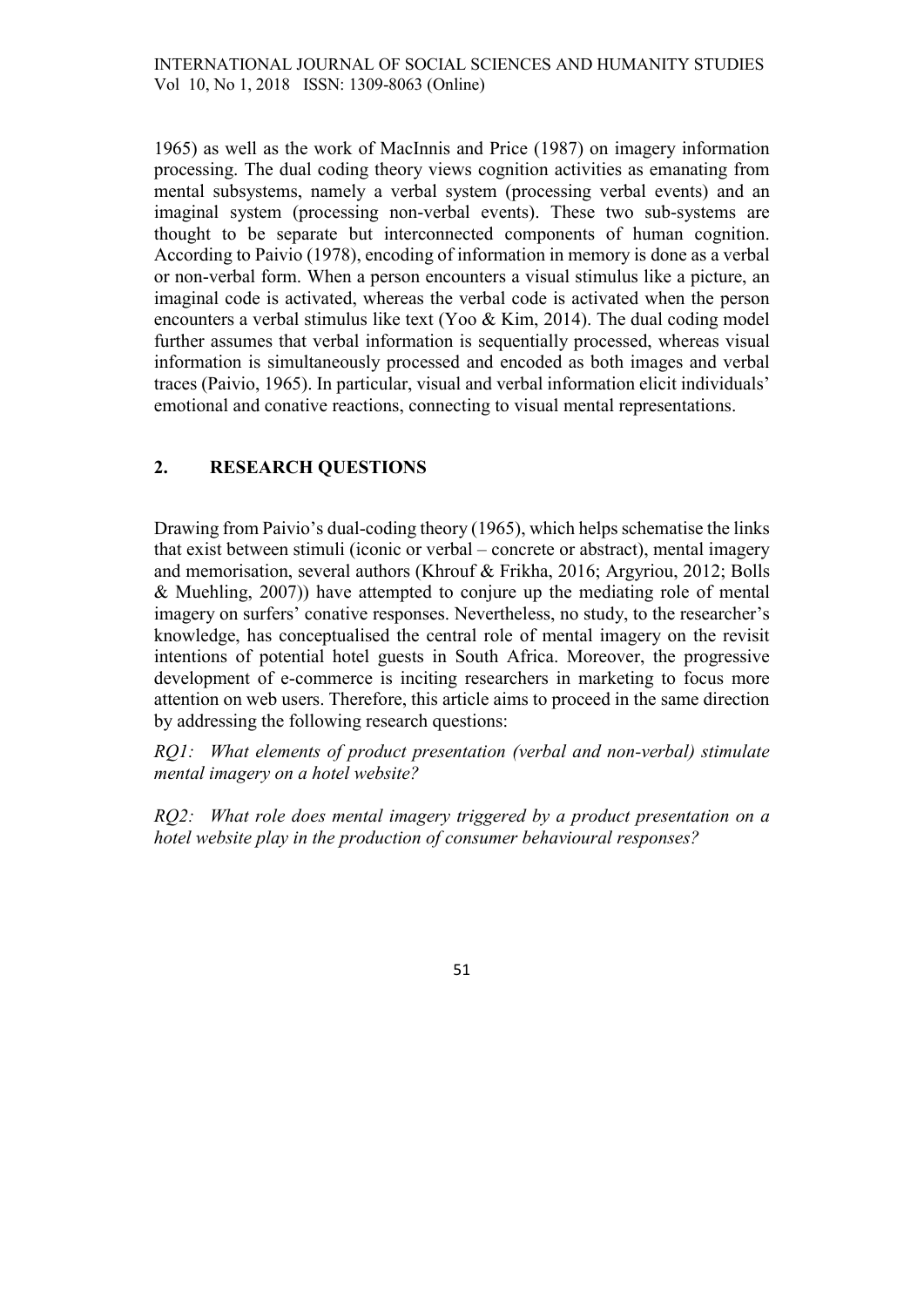# 3. HYPOTHESES FORMULATION

This section will provide the hypotheses formulation for the current study. Product presentation factors that are both verbal and/or textual (symbolism) and non-verbal (aesthetics and playfulness) will be discussed as they relate to both mental imagery and consumers; behavioural reactions.

## 3.1 Aesthetics and mental imagery

Demangeot and Broderick (2006) mention that aesthetics in e-retailing could be created through appropriate design and a combination of colours, graphics, layout, fonts and photographs. Owing to the aforementioned elements, the variable is variously labelled as "web appearance" (Kim & Stoel, 2004), "sensation" (Trocchia & Janda, 2000), "visual appeal" (Loiacono, Chen & Goodhue, 2002), "aesthetic design" or "atmospheric qualities" (Wolfinbarger & Gilly, 2003). Building upon the broad conceptualisation of this dimension, aesthetics in this research is considered as it relates to a passive interaction with the environment, whereby the consumer receives these cues by being exposed to a specified website. Swilley (2012) found that aesthetics act as stimuli in terms of both cognitive and emotional responses. The scholar initially considered that a person's perceptions of the aesthetics of an object could be captured by product design, pictures, colour and website appearance. Such mental imagery, in turn, plays an important role in forming attitudes about products and resembles cognitive processes that occur when experiencing real objects. In tourism marketing contexts, consumers can conjure up a hotel vacation experience by combining various pictures with their prior experiences. In lieu of this, the mental imagery evoked by concrete pictures in a travel advertisement enhances behavioural intentions leading to the following testable hypothesis:

### H1: Website aesthetics positively influences mental imagery

### 3.2 Playfulness and mental imagery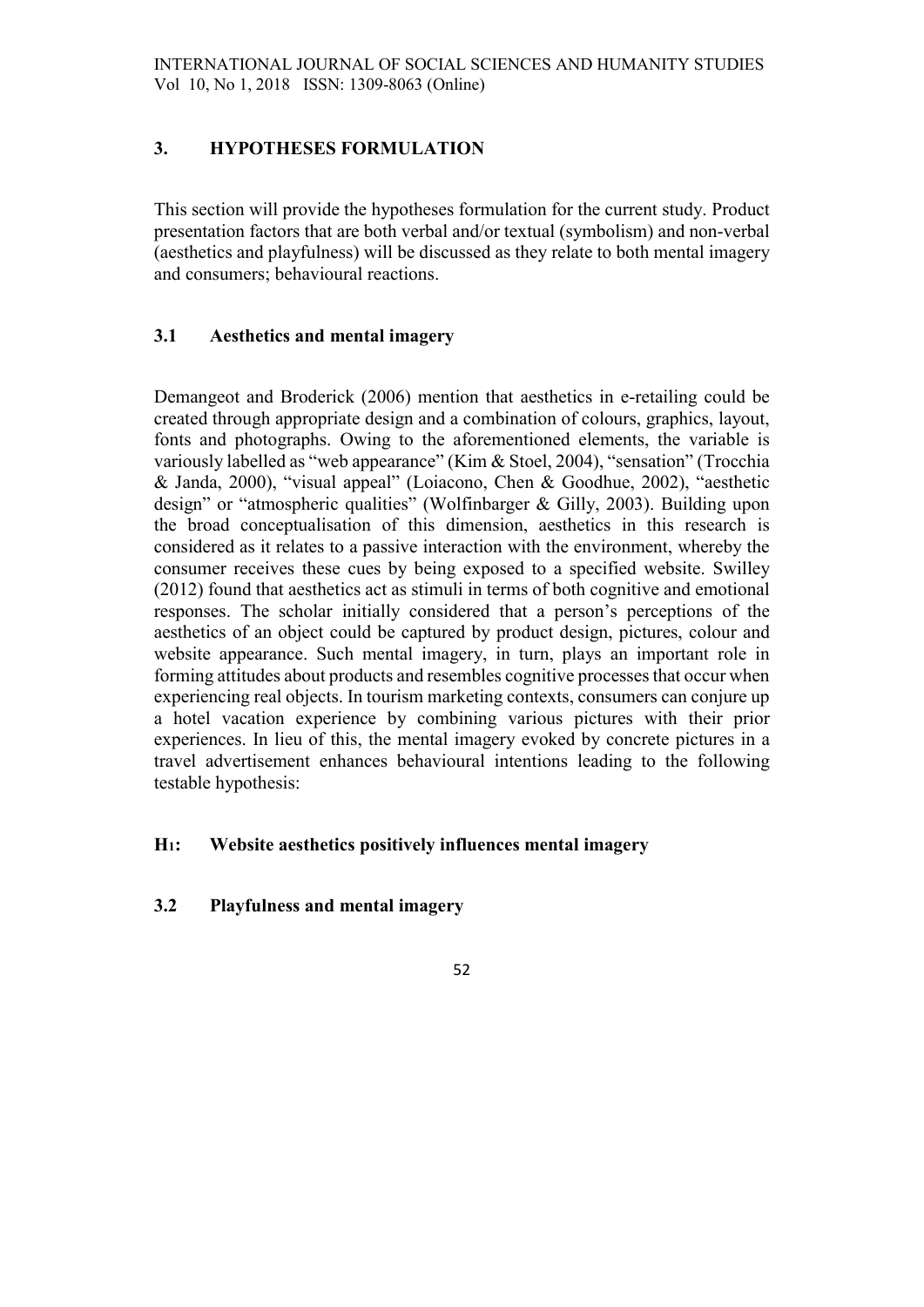According to Mathwick, Rigdon and Malhotra (2001), the concept of playfulness is conceived best by observing the activities that create intrinsic enjoyment as well as feelings of escapism and temporary getaway from everyday routine. In the context of websites, playfulness comprises the "extent to which customers enjoy visiting the sites, leading to enhanced online participation, excitement, charm and customer concentration" (Huang & Liao, 2017:474). Consistent with the elaboration likelihood model proposed by Hirschman and Holbrook (1982), when users have a high level of expectation for the playful nature of a new product or service such as intensive imagination, feelings and amusement, users affective expectations are bound to be aroused. For playful web-surfers, this process of seeking and finding enjoyment is likely to increase the congruence between the self and the impression of a forthcoming product or service offering. Therefore, this study postulates that:

## H2: Website playfulness positively influences mental imagery

## 3.3 Symbolism and mental imagery

Given the importance of navigation in virtual environments, many symbols are incorporated expressly for function or design. The extent to which such symbols successfully facilitate navigation will often be critical to the success of shopping experiences. In this case, signs (including site credibility and sponsor reputation insignia), certification and rating services (such as eTrust, Verisign and BizRate) could be used as symbolic marks to indicate the stamp of approval on certified websites. Alternative cues for judging site credibility can derive from design elements such as affiliate linkages and traffic counters. Apart from the aforementioned, Lien and Chen (2013) also found that concrete text enhances readers' imagery processing through representing the images in their minds. These and other common web design tools can transmit important symbolic messages that should be explored further in understanding mental imagery. Therefore, it is hypothesised that:

### H3: Website symbolism positively influences mental imagery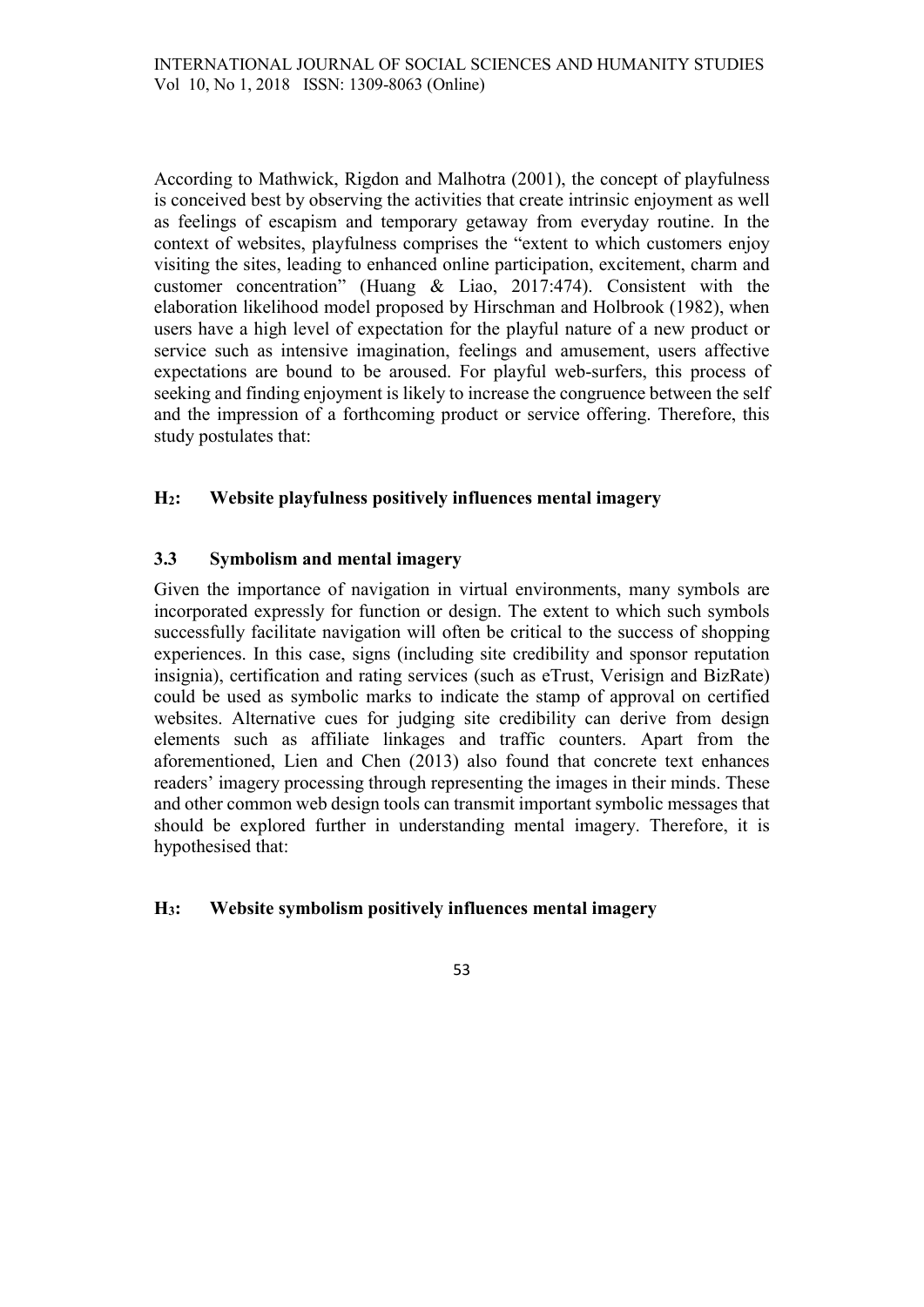## 3.4 Mental imagery and behavioural reaction by consumers

Behavioural intentions are one of the most studied conative responses to mental imagery (Argyriou, 2012). According to Yoo and Kim (2014), mental imagery that creates positive emotions elicits approach responses, whereas mental imagery that creates negative emotions elicits avoidance responses. Interestingly, the emotions evoked by elaborated imagery processing may reduce the delay between purchase consideration and actual purchase, thus affecting purchase timing. Moreover, imagery processing can enhance the consumption experience because the sensory experience evoked by imagery processing allows consumers to attain some of the enjoyment, satisfaction or stimulation that would derive from actual consumption (Hirschman & Holbrook, 1982). Among web-surfers, the intentions to purchase from a commercial website (Khrouf & Frikha, 2016; Animesh, Yang & Oh, 2011; Schlosser, 2003) and stickiness of a website or its capacity to retain web-surfers for long hours on the site (Khrouf & Frikha, 2016) seem to have garnered considerable attention from scholars. This study sought to impress upon the notion that mental images allow web-surfers to gain interest in revisiting the website in order to examine, in depth, some details left unclear in their minds and thereby reward their curiosity. This research concurs with MacInnis and Price (1987) who uphold that the hedonic nature of mental imagery may lead web-surfers to like to stay longer on the website in order to maintain the felt pleasure, even when the possibility to experience the product or service is unavailable. Accordingly, the following hypothesis is proposed:

### H4: Mental imagery positively influences website revisit intention

### 4. RESEARCH DESIGN AND METHODOLOGY

Khrouf and Frikha (2016) underscore that the study of mental imagery be approached in a real context in which the phenomenon under investigation takes place, whereas Ettis (2008) asserts that website atmosphere also is studied best under real navigation conditions. In lieu of this, the researcher noted that laboratory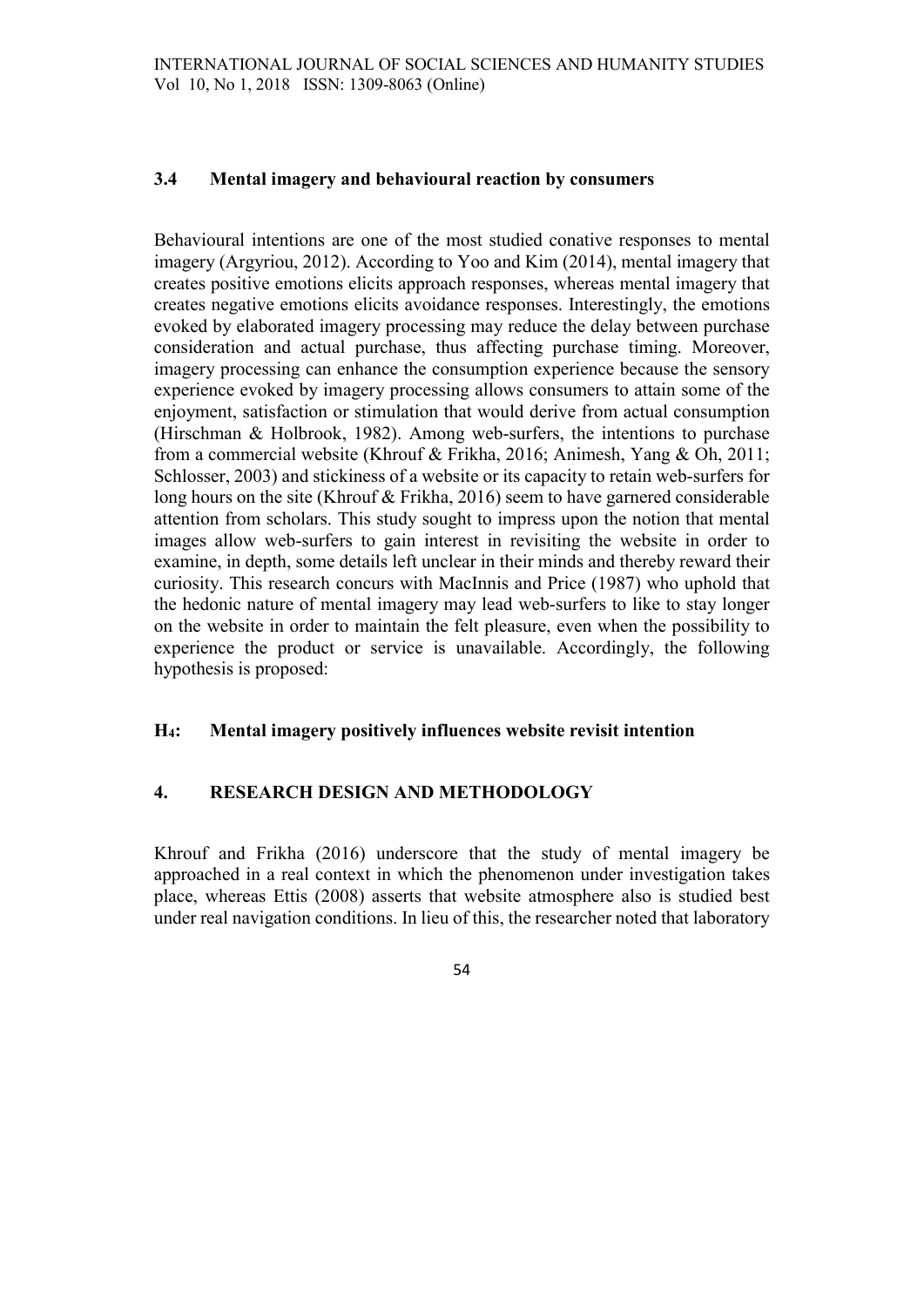research might compromise the current work by leading subjects to behave less naturally. As a result, the study participants were exposed to a real online stimulus through a hotel website nominated as the most comfortable hotel in South Africa (2016) by the official reviews on TripAdvisor hotel tourism destinations. This was done with a view to enable the participants to simulate real navigational conditions, consistent with the premises set by Ettis (2008).

### 4.1 Measures

The online questionnaire instrument used in the study consisted of seven-point Likert scales derived from previous research. In particular, website aesthetics (AE1-AE5), symbolism (SYM1-SYM4) and playfulness (PLAY1-PLAY4) scale items were adapted from Koo and Ju (2010), Montoya-Weiss, Voss and Grewal (2003) and Celik (2008), respectively. Mental imagery (MI1-MI4) was a modified version of Schlosser's (2003) scale, while the intention to revisit the website (INV1-INV5) was measured by the scale of Demangeot and Broderick (2006).

## 4.2 Data collection process

After conducting a two-minute pre-test based on memory recall, a conveniently selected sample of 50 students identified the Protea hotel as a stimulus. The Protea group website comprises 45 webpages, offering hotel and lodging services in Gauteng South Africa. To the exclusion of the pre-test sample, the researcher was able to identify the target segment of the specific website of choice through snowball sampling in June 2016. Beginning with the researcher's circle of acquaintances, 400 participants were invited through e-mail and social networks. Thereafter, subsequent participants were added to the study based on a referral basis. Nevertheless, to eliminate bias, the email invitations contained a preliminary question that ascertained that they had never visited the Protea hotel website before. Thereafter, the participants were directed to a link, where they were asked to navigate the website by themselves and not to do anything else during the visit. Subjects were free to navigate on the pages they chose without a limit of time as suggested by Ettis (2008). No specific directives were given in order to simulate a real navigation experience and to avoid influencing their behaviour. When they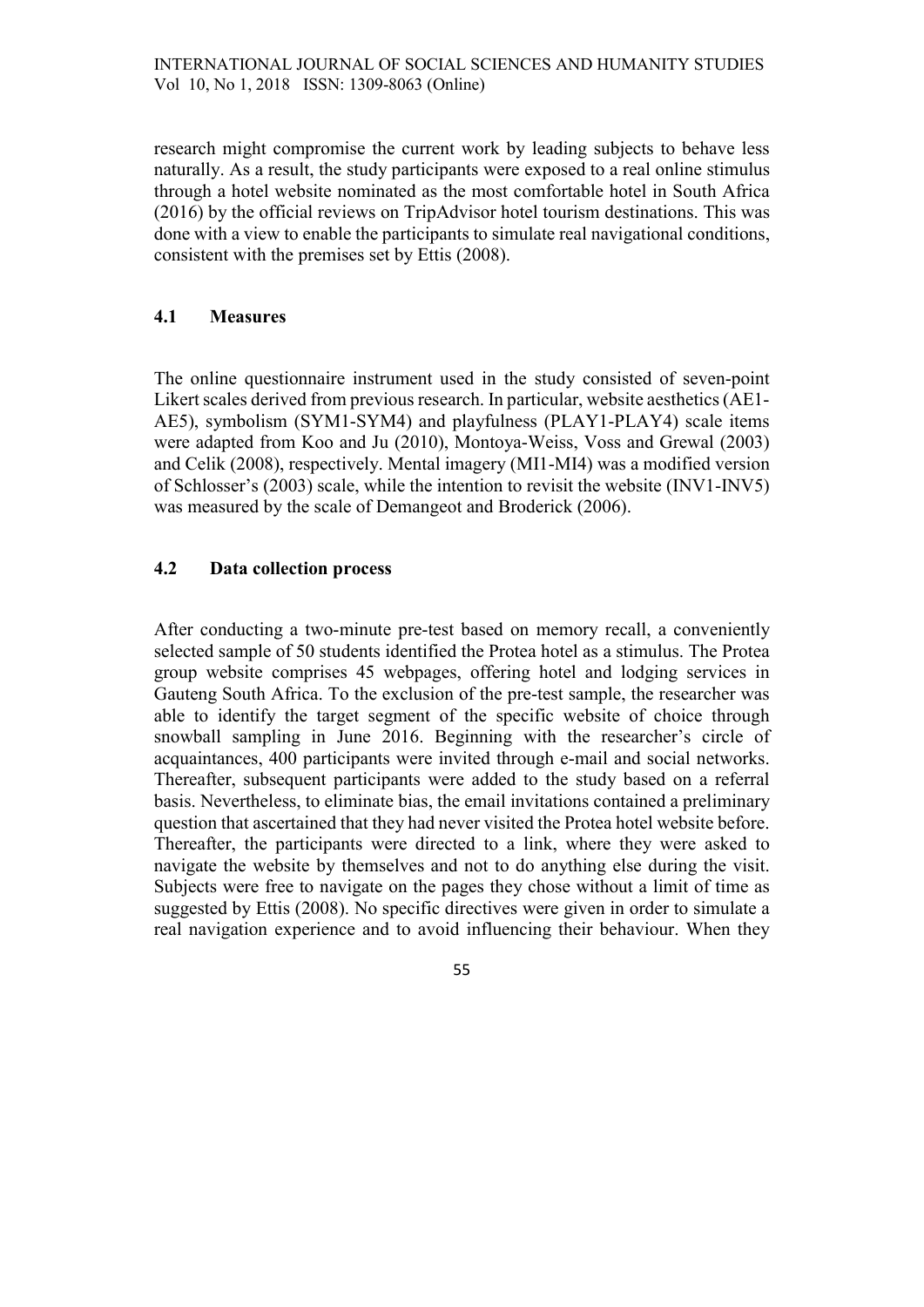finished, they had to click on a link that directed them to the questionnaire (http://myresearchsurvey.com/mental imagery). The participants were asked to focus on navigating on the website and never come back once they worked on the questionnaire. Using the Sitemeter software, 20 web-surfers who consulted less than five web pages and 8 participants who spent more than 30 minutes on the website were eliminated, as it highly likely that they interrupted their visit to do something else. As a result, 28 were excluded from the final analysis due to data intrusion, leaving a total of 372 valid responses, with 93 percent response rate.

# 5. DATA ANALYSIS

Initially, preliminary analysis of the data was conducted using the statistical software SPSS, version 22.0. Thereafter, a structural equation modelling (SEM) procedure was applied to perform the hypotheses testing using the AMOS (version 24.0) package.

## 5.1 Sample composition

Within the final sample, almost 70 percent of the respondents were female (69.9 percent;  $n = 260$ ) while 30.1 percent  $(n = 112)$  were male. In terms of age distribution, the majority were aged 20 to 40 years, accounting for 88 percent ( $n =$ 327) of the sample. In terms of highest educational qualification, approximately 63 percent ( $n = 234$ ) of the respondents were diploma holders while 15.6 percent ( $n =$ 58) purported to be degree holders.

### 5.2 Data normality and outliers

With regard to countering non-normality of data and possible existence of outliers, descriptive statistics, Cook's distance values and residual plots were computed prior to the SEM evaluation. The computed mean values in this work ranged between 4.437 and 4.809 while the standard deviation values were spread narrowly around the population variance (ranging between 0.947 and 1.125). In addition, the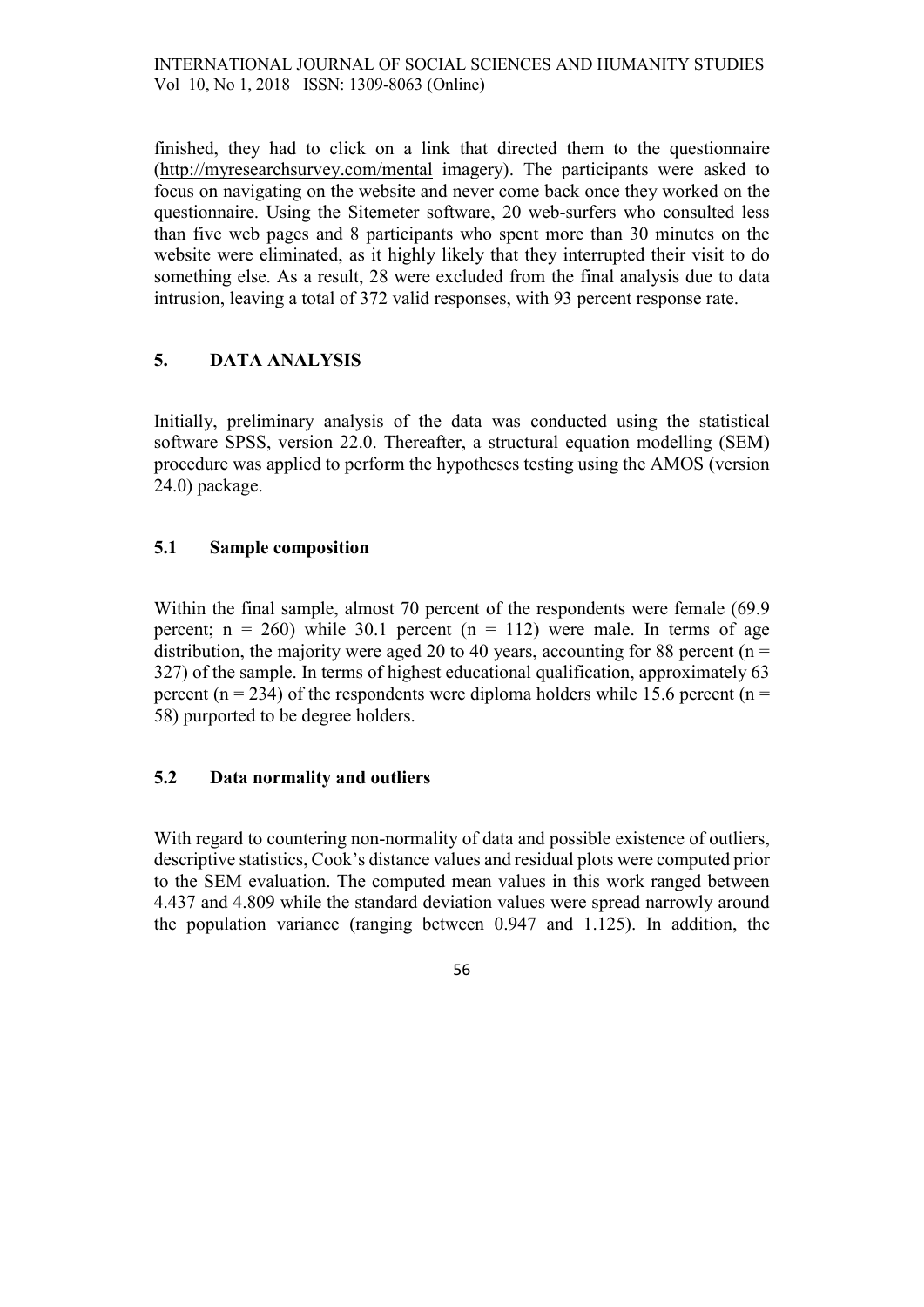computed skewness and kurtosis statistics were within the recommended range of  $\pm 2$ , as suggested by Malhotra (2010). A general rule of thumb is that observations with a large Cook's D value of more than three times the mean  $(\mu)$ , is a possible outlier (Tabachnick & Fidell, 2007). In this study, the maximum value for Cook's distance was 0.069 indicating that the existence of outliers would not affect the model results. Moreover, a visual inspection of the scatterplot revealed scores clustered in the middle, tangential to the zero-point with no curvilinearity, while the standardised residual plot showed values ranging between  $\pm 3.3$ , recommended by Tabachnick and Fidell (2007).

# 5.3 Exploratory factor analysis

An exploratory factor analysis was performed using principal components analysis (PCA) to test the construct validity. The KMO value was 0.812 and Bartlett spherical test showed a significant result with a large chi-square value  $(\gamma2=8)$ 105.213;  $p<0.01$ ), indicating factorability. Thereafter, Varimax orthogonal rotation was applied, producing five unique components based on Kaiser's eigenvalue rule (greater than 1.000), the scree plot point of tailing off and accounting for 65.391 percent of total variation across all variables. One item (INV5) was eliminated from the revisit intention scale based on unsatisfactory factor loading (below 0.50). All other items loaded as expected with their factors. After this first purification, internal coherence coefficient values ranging between 0.826 and 0.879 were generated across all variables, indicating good reliability.

### 5.4 Measurement model evaluation

A confirmatory model development strategy was followed to confirm the dimensional structure of the constructs used in this research as well as the level of internal consistency among the respective indicators. Specifically, a measurement model was specified using maximum likelihood extrapolation (MLE) technique. Initial model estimation was extrapolated at CMIN/DF=2.464 (<3.0);  $p<0.01$ . It is important to note that the significant chi-square value is disregarded by researchers due to sensitivity of the index to large sample sizes and a large number of indicators (Malhotra, 2010). To overcome this limitation, Byrne (2010:77) proffers that a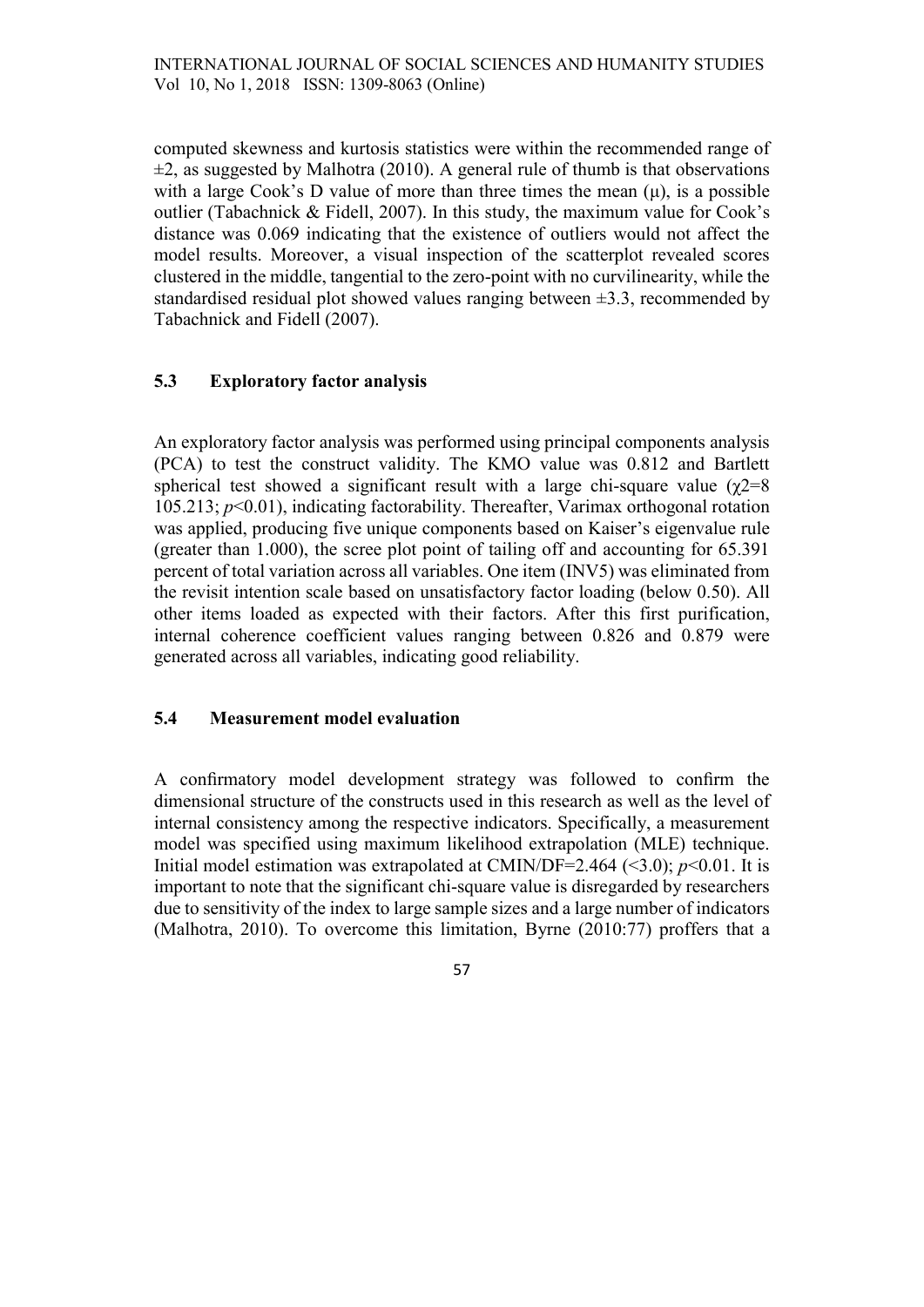more "pragmatic approach is to report on multiple indices that are not based on the central distribution". Therefore, the following indices demonstrated adequate model fit as follows: NFI=0.921 (≥0.90); RFI=0.918 (≥0.90); TLI=0.943 (≥0.90); CFI=0.951 ( $>0.90$ ); IFI=0.952 ( $>0.90$ ); RMSEA=0.057 ( $<0.08$ ) and PClose=0.124  $(>0.05)$ .

Jöreskög and Sörböm's (1993) triple criteria set for confirmatory model development was applied in this work. First, in terms of the weak convergence criterion whereby indicators that do not show significant factor regression coefficients should be eliminated, all the indicators in this research reported significant factor regression coefficients  $(p<0.01)$ . Secondly, in terms of the strong convergence criterion involving the elimination of non-substantial indicators with loadings below 0.50; aesthetics (0.699 to 0.842), playfulness (0.691 to 0.813), symbolism (0.701 to 0.778), mental imagery (0.617 to 0.703) and revisit intentions (0.633 to 0.765) exceeded the 0.50 threshold considered to be adequate for confirmatory factor analysis by Malhotra (2010). Thirdly, Jöreskög and Sörböm (1993) suggest eliminating the indicators that contribute least to the explanation of the model, taking as a cut-off point  $R^2$  is greater than 0.30. The reported SMC values across all indicators ranged between 0.380 and 0.709, thereby justifying adequate explanatory power ( $R^2 > 0.30$ ) of the indicators used in the measurement model.

#### 5.5 Reliability and validity assessment

The confirmatory factor analysis results and evaluation of the reliability and validity of the measurement model results are reported in Table 1.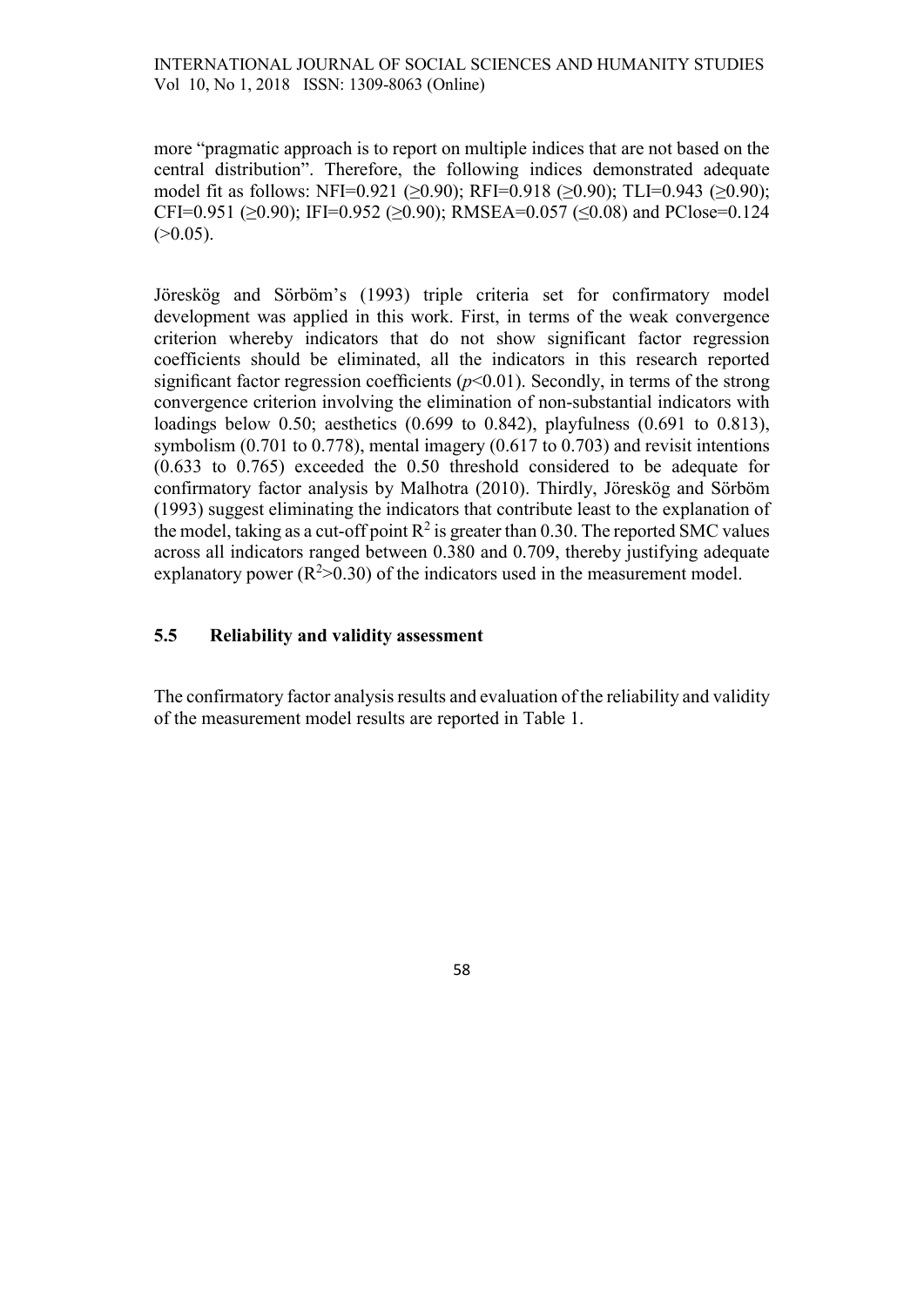| Construct              | <b>Items</b>    | <b>Reliability tests</b>           |             | <b>Validity tests</b> |                                               |
|------------------------|-----------------|------------------------------------|-------------|-----------------------|-----------------------------------------------|
|                        |                 | Cronbach's<br>alpha<br>coefficient | CR          | <b>AVE</b>            | $\sqrt{\text{AVE}}$                           |
| Aesthetics             | AE1-AE5         | 0.879                              | 0.923       | 0.521                 | 0.722                                         |
| Playfulness            | PLAY1-<br>PLAY4 | 0.863                              | 0.906       | 0.667                 | 0.817                                         |
| Symbolism              | SYM1-SYM4       | 0.831                              | 0.889       | 0.589                 | 0.767                                         |
| Mental imagery         | $MI1-MI4$       | 0.843                              | 0.876       | 0.650                 | 0.806                                         |
| Revisit-<br>intentions | VIS1-VIS4       | 0.826                              | 0.874       | 0.615                 | 0.784                                         |
| <b>Thresholds</b>      |                 | $\geq 0.70$                        | $\geq 0.70$ | $\geq 0.50$           | $\geq$ Greatest<br>correlation<br>coefficient |

Table 1: Measurement model results

Reliability was met in terms of the reported Cronbach's alpha coefficient values (ranging between 0.826 and 0.879) and composite reliability values (ranging between 0.874 and 0.923) above the 0.70 threshold. Convergent validity was verified through AVE values ranging between 0.521 and 0.667 (greater than 0.50). Fornell and Larcker's (1981:31) criterion was applied to corroborate the theoretical uniqueness of each construct wherein the findings reveal that while the largest reported correlation coefficient value is 0.578 (between playfulness and revisit intentions), the computed correlation coefficient values in the matrix are subordinate to all the computed square roots of the AVE values (ranging between 0.722 and 0.817).

### 5.6 Structural model evaluation

In terms of hypothesis testing, the causal paths were assessed in terms of statistical significance and strength using standardised path coefficient values. Chin (1998:13) suggests that only significant ( $t > 2.58$ ;  $p < 0.01$ ) standardised path coefficient values greater than  $\pm 0.20$  should be considered noteworthy of reporting in SEM studies as shown on Figure 1.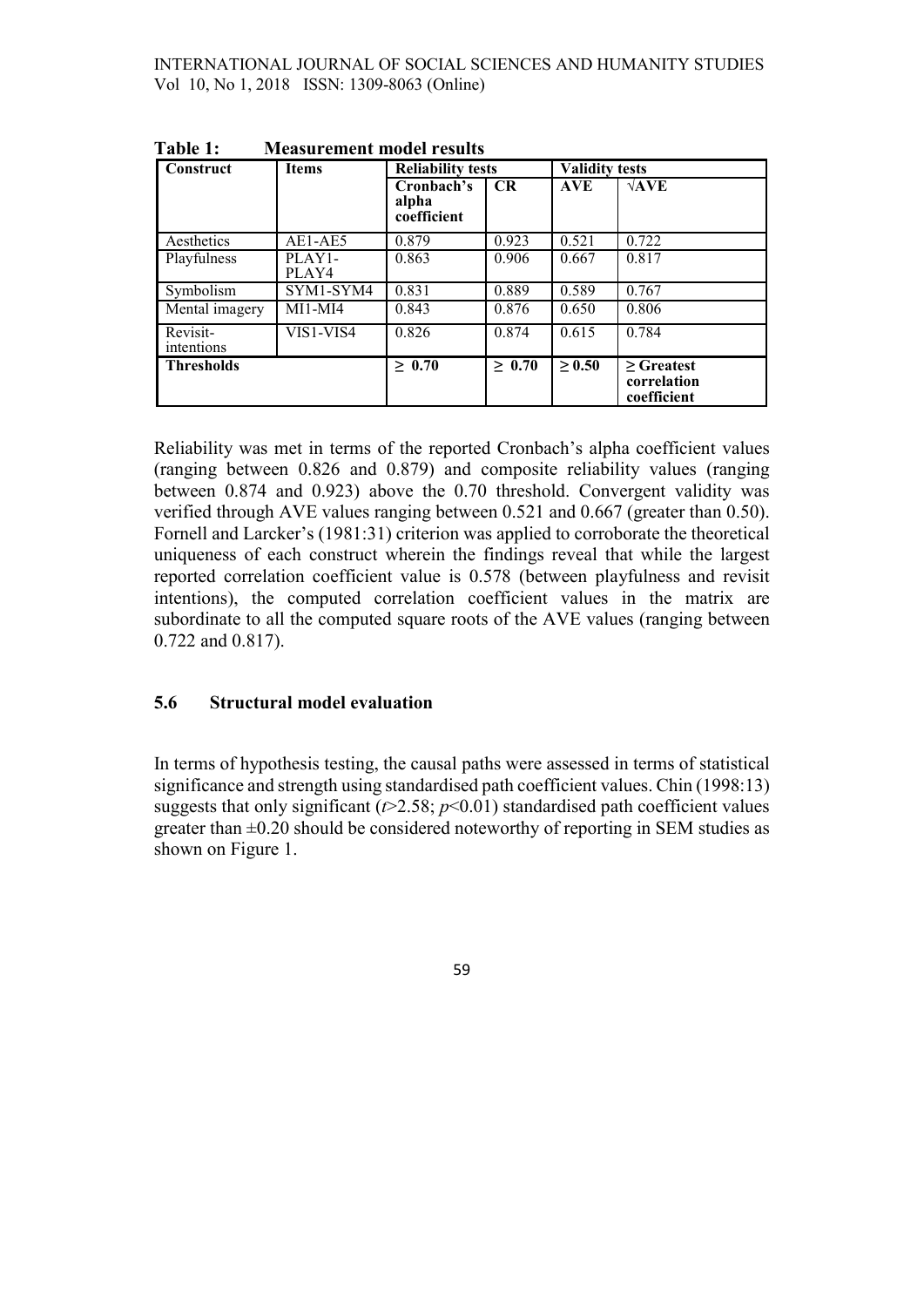

#### Figure 1: Structural model

Given the large sample size  $(N = 372)$ , the structural model was specified with 252 sample distinct moments with 185 degrees of freedom, yet significant at the 0.000 level, a negative indicator for model fit because it suggests there is a difference between the proposed model and the full model. Nevertheless, if the more suitable goodness of fit indices recommended by Byrne (2010) are applied, the model is well within acceptable parameters: CMIN/DF=2.089 (<3.0); NFI=0.949 ( $\geq$ 0.90); RFI=0.903 (≥0.90); TLI=0.917 (≥0.90); CFI=0.937 (≥0.90); IFI=0.929 (≥0.90); RMSEA= $0.049$  ( $\leq 0.08$ ) and PClose= $0.194$  ( $> 0.05$ ).

Since all the estimates have been standardised, the higher the path coefficient value, the greater the influence of the independent variables on the dependent variables. As indicated in Figure 1, both playfulness ( $\beta$ =+0.252,  $t$ =3.292;  $p$ =0.003) as well as symbolism ( $\beta$ =+0.276, t=3.614; p=0.000) posed the weakest yet significant and direct influence over mental imagery, respectively. In fact, of the three independent variables, aesthetics ( $\beta$ =+0.650, t=7.335; p=0.006) was reported as having the strongest, direct and significant influence on mental imagery in this work. Therefore, hypotheses 1, 2 and 3 were supported. Again, the path between mental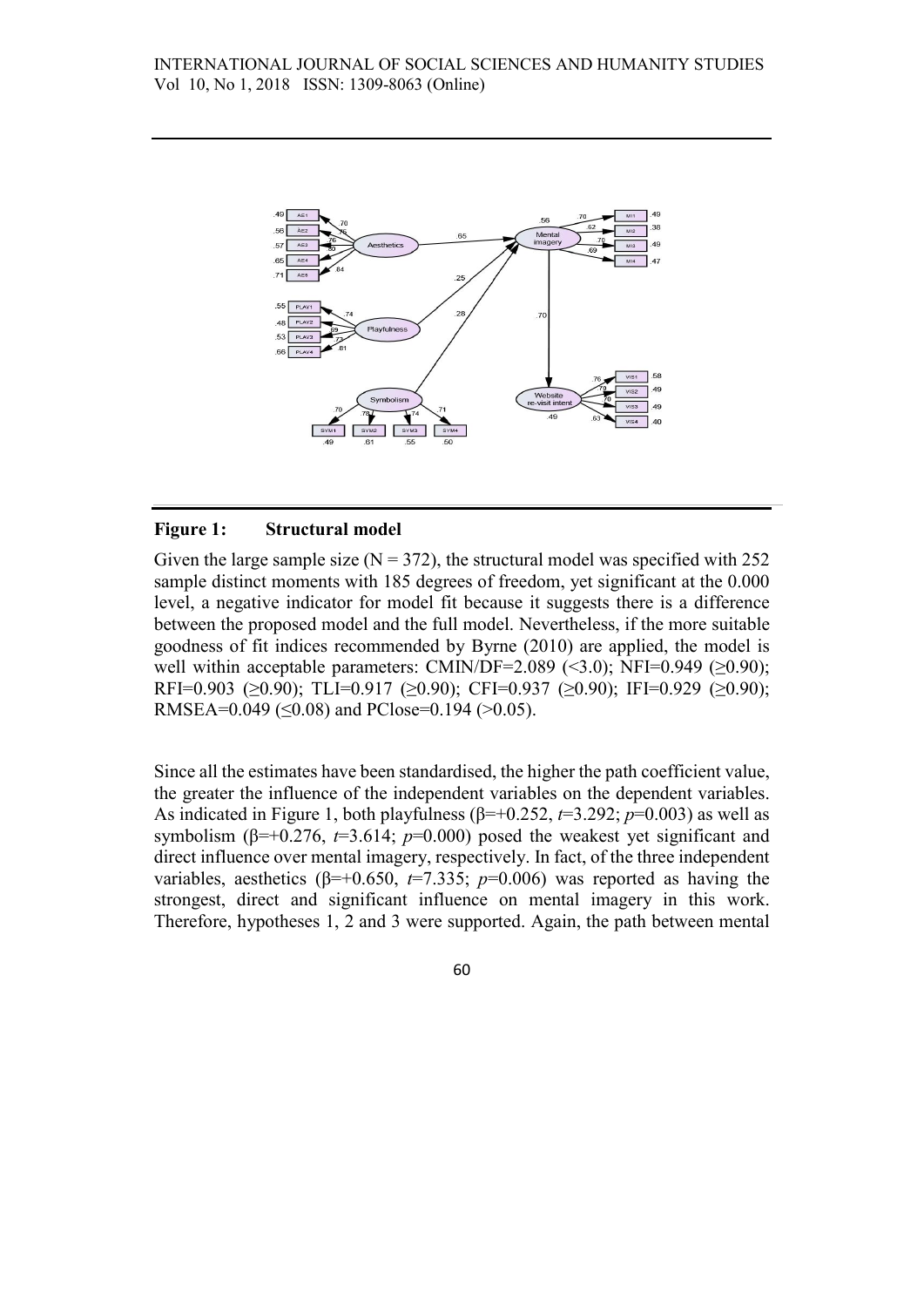imagery and revisit intentions ( $\beta$ =+0.703, t=9.358; p=0.001) was supported in this study, thereby validating support for hypothesis 4. Together, the three variables (aesthetics, playfulness and symbolism) were found to have 56 percent  $(R^2=0.562)$ explanatory power over mental imagery, while mental imagery presented substantial explanatory power of 49 percent  $(R^2=0.494)$  on website revisit intentions. Both  $R^2$  values are higher than the medium values of explanatory power and prediction (Chin, 1998). In this regard, the empirical data strongly supports the notion that hypothesis 4 can also be concluded.

#### 6. CONCLUSIONS AND MANAGERIAL IMPLICATIONS

The results of this study demonstrate the process by which mental imagery influences customer revisit intentions to hotel websites, through the predictive web stimuli of aesthetics, playfulness and symbolism. This result provides empirical support for the importance of mental imagery in online product presentation in terms of increasing website revisit intentions. This study extends the existing literature by providing empirical support for the mental imagery in an online hotelier context and provides a new perspective to enhance the effectiveness of web-based product presentations. It is suggested that website designers emphasise the development of clear product presentation strategies, evoking both verbal and non-verbal effects, in view of increasing mental imagery. Whereas notable research on mental imagery tend to utilise a fictitious website (Yoo & Kim, 2014), future research could prioritise the use of hotel websites and images that are unknown to avoid pre-determinable mental imagery. Secondly, the study related to a hotel website, which is largely an experiential product. While this was considered pragmatic, owing to the heightened need for sensory experience, future studies may consider examining more diverse product categories, including both search and experience goods encompassing both product customisation and a virtual product experience.

#### **REFERENCES**

Animesh, A.P., Yang, S.B. & Oh, W. (2011). An odyssey into virtual words: Exploring the impacts of technological and spatial environments on intention to purchase virtual products. MIS Quarterly, 35(3), 780-810.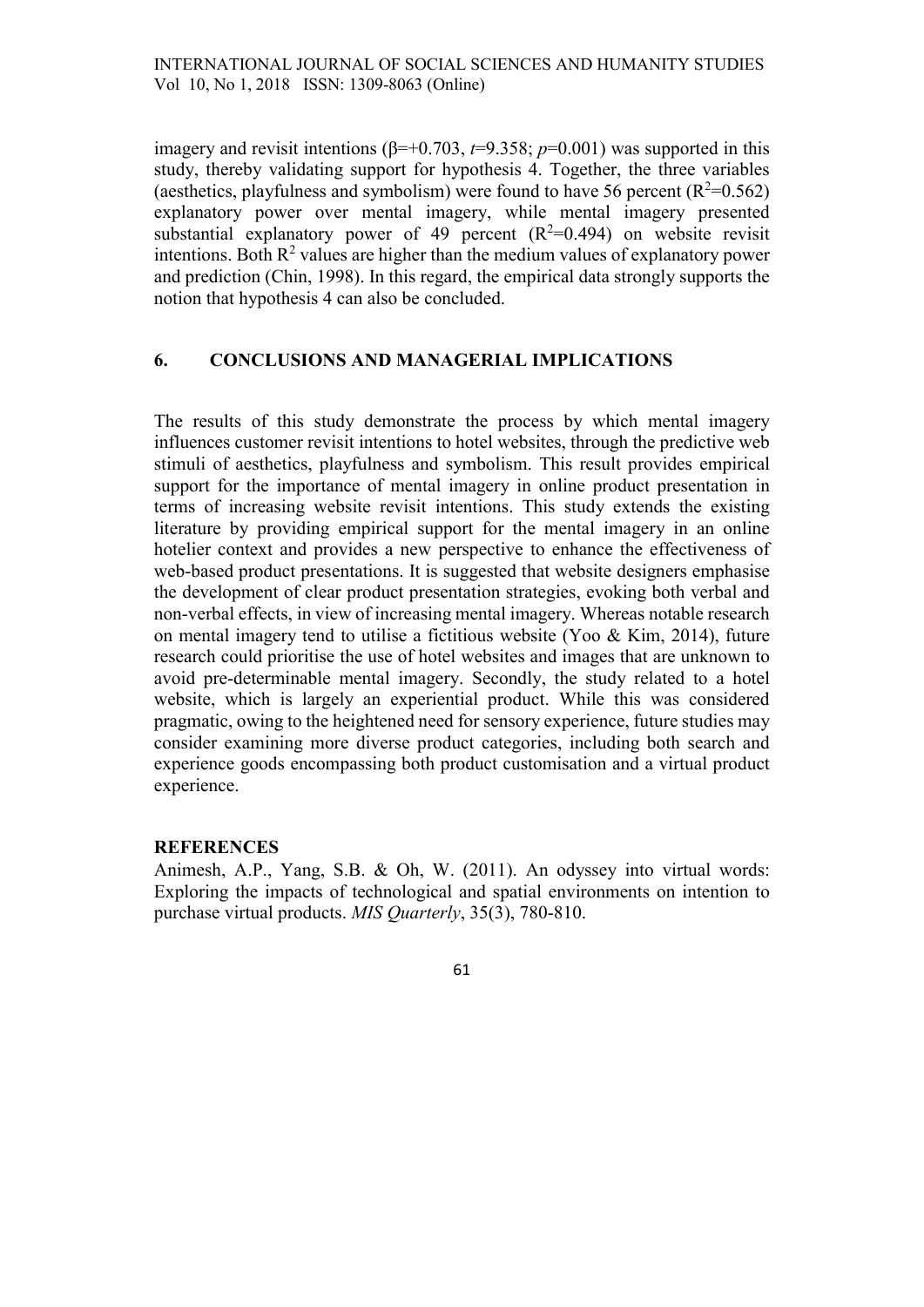Argyriou, E. (2012). Consumers intentions to revisit online retailers: A mental imagery account. Psychology and Marketing, 29(1), 25-35.

Bolls, P.D. & Muehling, D.D. (2007). The effects of dual-task processing on consumers' responses to high and low-imagery radio advertisements. Journal of Advertising, 36(4), 35-47.

Byrne, B.M. (2010). Structural equation modelling with AMOS: Basic concepts, applications and programming. 2nd ed, New York, NY: Routledge.

Celik, H. (2008). What determines Turkish customers' acceptance of Internet banking? International Journal of Bank Marketing, 26(5), 353-370.

Chin, W.W. (1998). Issues and opinion on structural equation modelling. MIS Quarterly, 22(1), 7-16.

Demangeot, C. & Broderick, A.J. (2006). Conceptualising consumer behaviour in online shopping environments. International Journal of Retail & Distribution Management, 35(11), 878-94.

Ettis, S. (2008). The atmosphere of merchant websites and the responses of online consumers: Impact of dominant color, background music and animations. Doctoral Thesis in Management Sciences, France: University of Nantes.

Fornell, C. & Larcker, D.F. (1981). Evaluating structural equation models with unobservable variables and measurement error. Journal of Marketing Research, 18(1), 39-50.

Hirschman, E.C. & Holbrook, M.B. (1982). Hedonic consumption: Emerging concepts, methods, and propositions. Journal of Marketing, 46(3), 92-101.

Hirschman, E.C. (1984). A dissenter's confession: The strategy of economic development revisited. In G. Meier and D. Seers (eds.). Pioneers in development. New York, World Bank.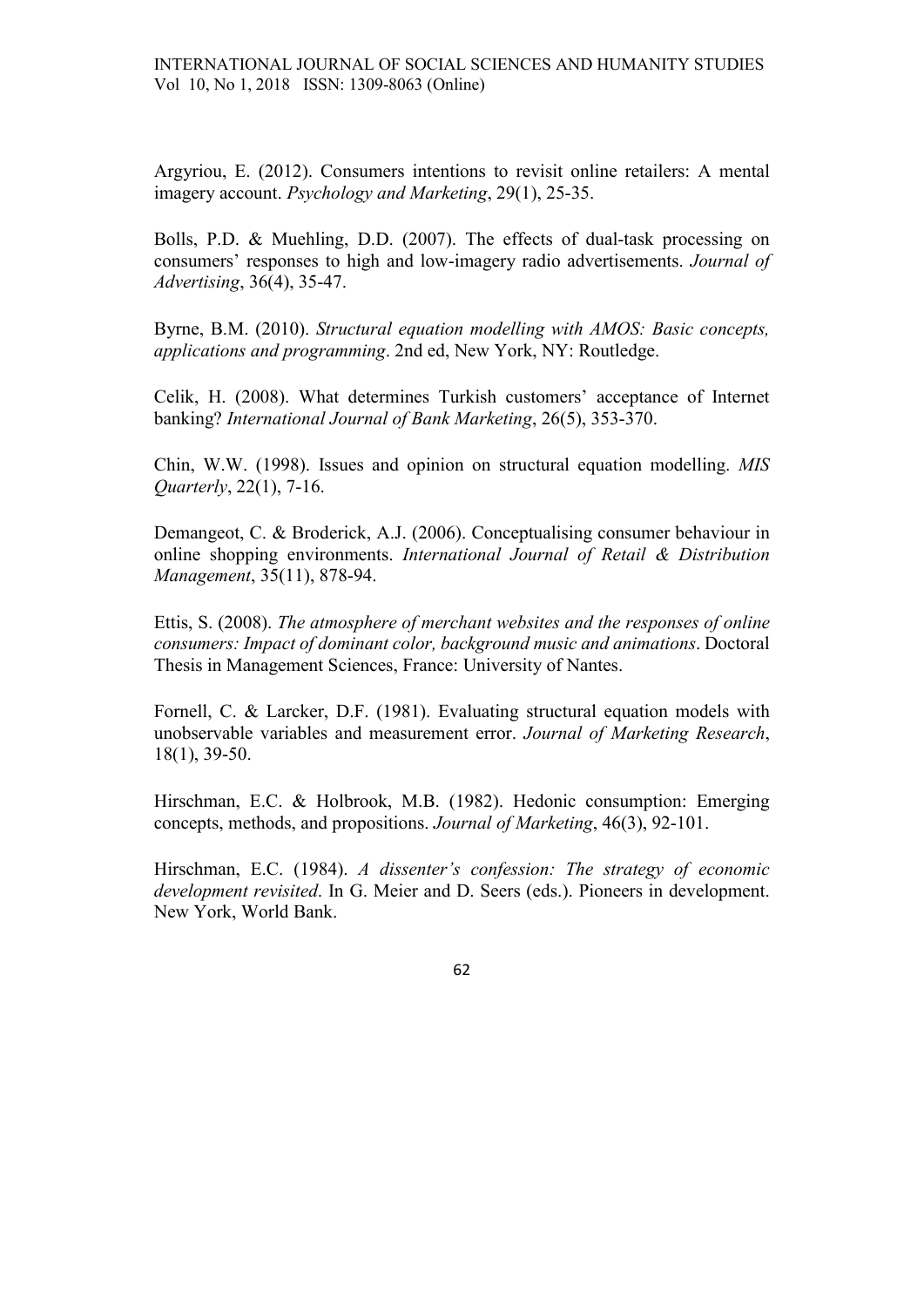Huang, T-L. & Liao, S-L. (2017). Creating e-shopping multisensory flow experience through augmented-reality interactive technology. Internet Research, 27(2), 449-475.

Jöreskög, K.G. & Sörböm, D. (1993). LISREL 8: User's reference guide. Chicago, IL: Scientific Software International.

Khrouf, L. & Frikha, A. (2016). Web-surfers' conative reactions to the website's dominant hue: Mental imagery's role. Internet Research, 26(5), 1249- 1268.

Kim, S. & Stoel, L. (2004). Apparel retailers: Website quality dimensions and satisfaction. Journal of Retailing and Consumer Services, 11(2), 109-117.

Koo, D. & Ju, S-H. (2010). The interactional effects of atmospherics and perceptual curiosity on emotions and online shopping intention. Computers in Human Behavior, 26(3), 377-388.

Lien, N-H. & Chen, Y-L. (2013). Narrative ads: The effect of argument strength and story format. Journal of Business Research, 66(1), 516-522.

Lindstrom, M. (2005). Brand Sense: Build powerful brands through touch, taste, smell, sight and sound. Albany, NY: Free Press.

Loiacono, E.T., Chen, D.Q. & Goodhue, D.L. (2002). Webqual<sup>TM</sup> revisited: Predicting the intent to reuse a web site. Eighth Americas Conference on Information Systems.

Lutz, K. A. & Lutz, R.J. (1978). Imagery-evoking strategies: Review and implications of research. Advances in Consumer Research, 5(1), 611-620.

MacInnis, D.J. & Price, L.L. (1987). The role of imagery in information processing: Review and extensions. Journal of Consumer Research, 13, 473-491.

Malhotra, N.K. (2010). Marketing research: An applied orientation. 6th ed, Eaglewood Cliffs, NJ: Prentice-Hall.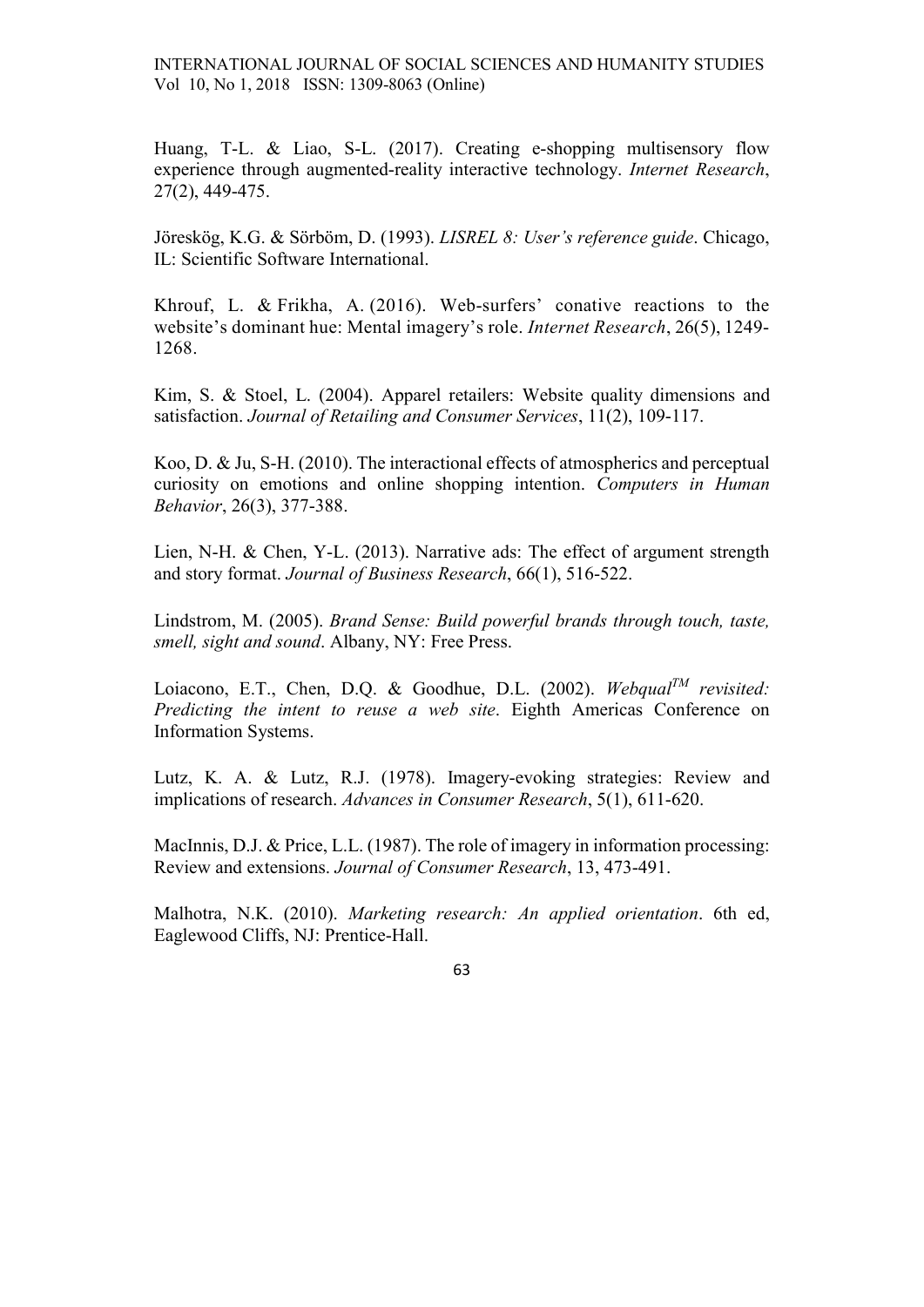Mathwick, C., Rigdon, E. & Malhotra, N. (2001). Experiential value: Conceptualization, measurement and application in the catalog and internetshopping environment. Journal of Retailing, 77(1), 39-56.

Montoya-Weiss, M.M., Voss, G.B. & Grewal, D. (2003). Determinants of online channel use and overall satisfaction with a relational, multichannel service provider. Journal of the Academy of Marketing Science, 31(4), 448-458.

Paivio, A. (1965). Abstractness, imagery and meaningful ness in paired-associate learning. Journal of Verbal Learning and Verbal Behavior, 4(1), 32-38.

Paivio, A. (1978). Mental comparisons involving abstract attributes. Memory & Cognition, 6, 199-208.

Paivio, A. (2007). Mind and its evolution: A dual coding theoretical approach. Mahwah, NJ: Lawrence Erlbaum Associates.

Schlosser, A.E. (2003). Experiencing products in the virtual world: The role of goal and imagery in influencing attitudes versus purchase intentions. Journal of Consumer Research, 30(2), 184-198.

Swilley, E. (2012). Aesthetic technology: Scale development and measurement. International Journal of Technology Marketing, 7(3), 324-341.

Tabachnick, B.G. & Fidell, L.S. (2007). Using multivariate statistics. 5th ed. Boston, MA: Pearson Education.

Trocchia, P.J. & Janda, S. (2000). A phenomenological investigation of Internet usage among older individuals. Journal of Consumer Marketing, 17(7), 605-616.

Wolfinbarger, M. & Gilly, M.C. (2003). EtailQ: Dimensionalizing, measuring and predicting e-tail quality. Journal of Retailing, 79(3), 183-198.